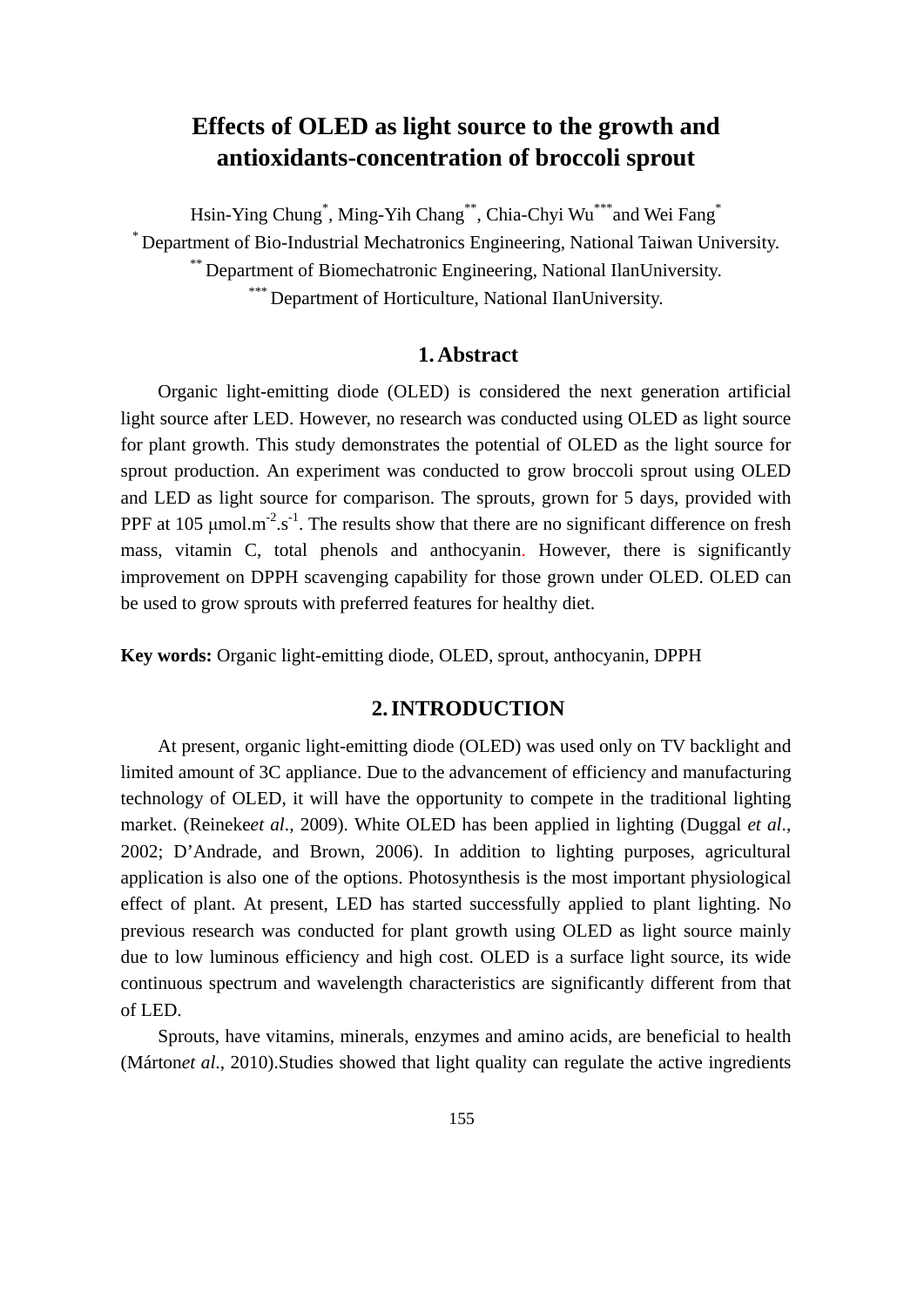incrops (Cevallos-Casals and Cisneros-Zevallos, 2010; Maeda *et al*., 2006). For example, brassica crops such as cauliflower, broccoli, red cabbage are generally considered excellent antioxidant vegetables (Wu *et al*., 2007; Maeda *et al*., 2008).Broccoli sprouts have beneficial phytochemicals, can relief skin and urinary bladder from oxidative stress(Dinkova-Kostova et al, 2006;Rex et al., 2008).

This study aimed at comparing the effectsof OLED and LED on the growth and antioxidant contents of broccoli sprout.

# **3. MATERIALS AND METHODS**

In this study, there are two different light quality treatments. White OLED at 2557K color temperature was used in this study. Ratio of Red and blue spectrum and ratio of Red and far-red spectrum are 6.5 and 5.1, respectively. More details on spectral distribution on OLED and LED used can be found in Table 1.

A RGB LED light source capable of adjusting each one of the components was used and the ratio among RGB was adjusted to mimic the ratio of OLED as shown in Table 1. The biggest difference between two spectra is that OLED has far-red as shown in the last 2 columns of Table 1.

| Too inn) of OLLD and LLD asca |                                     |    |  |     |                                         |                          |  |  |
|-------------------------------|-------------------------------------|----|--|-----|-----------------------------------------|--------------------------|--|--|
| <b>Treatments</b>             | Color                               |    |  |     | Blue (B) Green (G) Red (R) Far-red (FR) | R/FR                     |  |  |
|                               | temperature 400~499 500~599 600~699 |    |  |     | 700~799                                 |                          |  |  |
| OLED.                         | 2557                                |    |  |     | 14                                      | 5.1                      |  |  |
| LEDRGB                        | 2608                                | 12 |  | 70. |                                         | $\overline{\phantom{0}}$ |  |  |

Table 1 Percentage of photons of blue, green, red and far-red light over PPF range (400  $\sim$ 700 nm) of OLED and LED used

Fig. 1 shows the experimental setup. At bottom is the plastic box filled with hydroponically grown sprouts and at upper side is the light source consists of 5 pieces of OLED panels. Luminaire area is 52 mm  $\times$  260mm. At current density of 22.16 mA.cm<sup>-2</sup>, the PPF provided by OLEDs is 105  $\mu$ mol m<sup>-2</sup> s<sup>-1</sup>. measured at 3 cm below.

Broccoli seeds were treated with 70% alcohol for 30 seconds, then soaking with distilled water for 1.5 hours at 18℃, then put in the dark for four days for germination. After the germination, the sprouts were transferred to growth chamber with 12/12 light cycle at 105 µmol m<sup>-2</sup> s<sup>-1</sup> light intensity. The air temperatures at D/N is 25/18 °C. In each treatment the sprouts were grown for 7days.Each sample has 5 replicates. Fresh mass, plant height, root length and chlorophyll content were measured and totally concentrations of 5 phytochemicals were analyzed, including carotenoids, lutein, total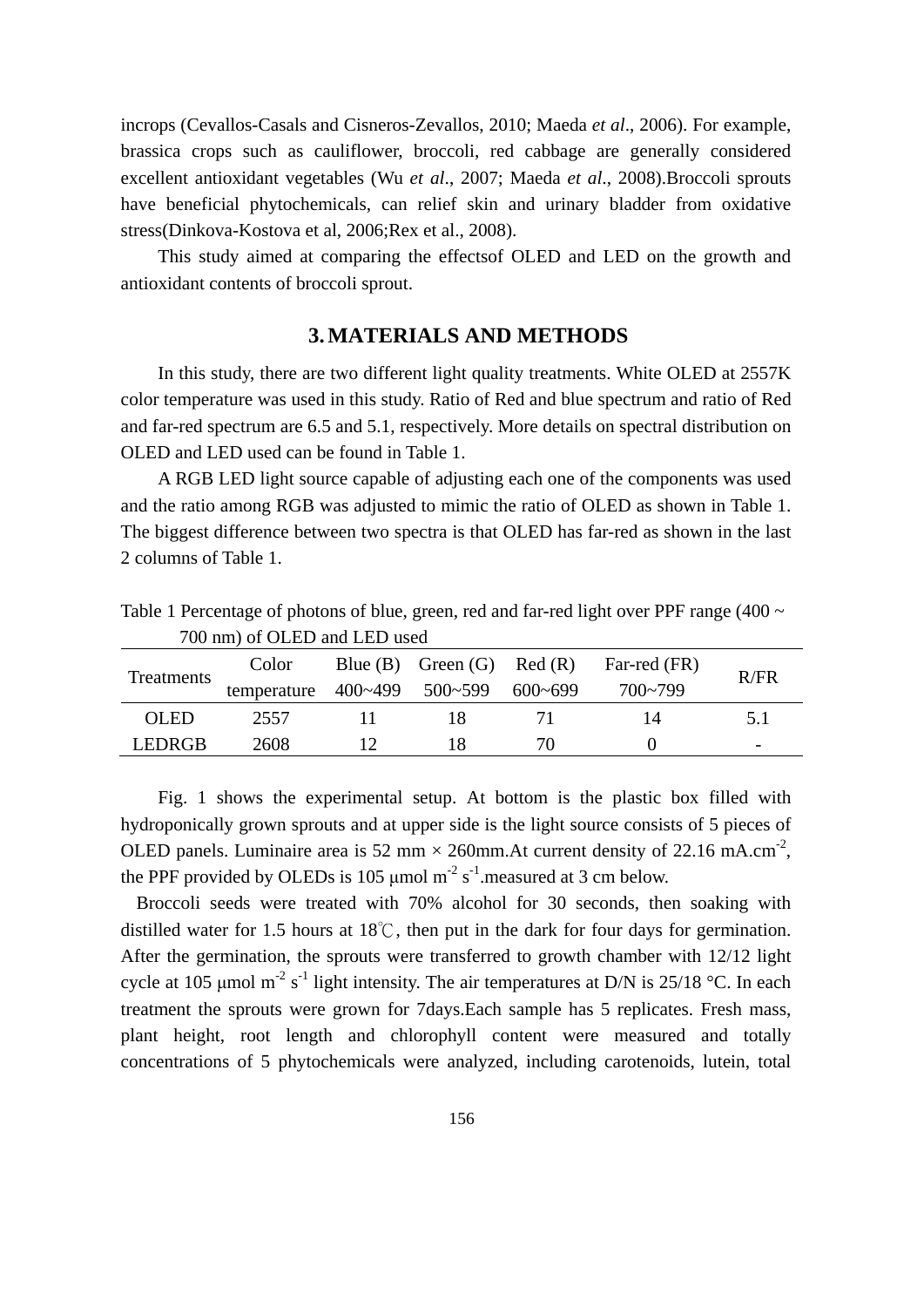phenols, anthocyanins and DPPH (1,1-diphenyl-2-picryhydrozyl,  $C_{18}H_{12}N_5O_6$ ) radical scavenging (RS) capacity.



Fig. 1 Photo of experimental setup of sprout production using OLEDs

# **Statistical analysis**

The significance of differences was compared using the T-test at 95% confidence level.

# **4. RESULTS & DISCUSSION**

No significant difference on fresh mass was found, but OLED treatment increase plant height and root length significantly (Table 2).This is mainly due to high R/FR ratio (value of 5 as shown in Table 2). The R/FR ratio of the Sun and the metal halide (MH) lamps used in greenhouse are both at about 1.1. Many studies have been conducted to evaluate the effects of R/FR ratio on plant height by removing the far-red potion by using filters.

| and antioxidant ability of processing sprouts. |                   |                      |                     |                              |  |  |  |
|------------------------------------------------|-------------------|----------------------|---------------------|------------------------------|--|--|--|
| Treatments                                     | Growth            |                      |                     |                              |  |  |  |
|                                                | Fresh mass<br>(g) | Plant height<br>(cm) | Root length<br>(cm) | chlorophyll content $(mg/g)$ |  |  |  |
| <b>OLED</b>                                    | $0.68 \pm 0.03$   | $6.9 \pm 0.22$       | $8.1 \pm 0.74$      | $0.38 \pm 0.02$              |  |  |  |
| <b>LEDRGB</b>                                  | $0.62 \pm 0.06$   | $5.4 \pm 0.42$       | $6.4 \pm 0.82$      | $0.50 \pm 0.02$              |  |  |  |
| Significant <sup>1</sup>                       | n.s.              | ∗                    | ∗                   | $\ast$                       |  |  |  |

Table 2 Effect of different light treatments on the plant growth, flavonoid, triterpenes and antioxidant ability of broccoli sprouts.

 $\textsuperscript{1}$ n.s.: no significant, \*: P<0.05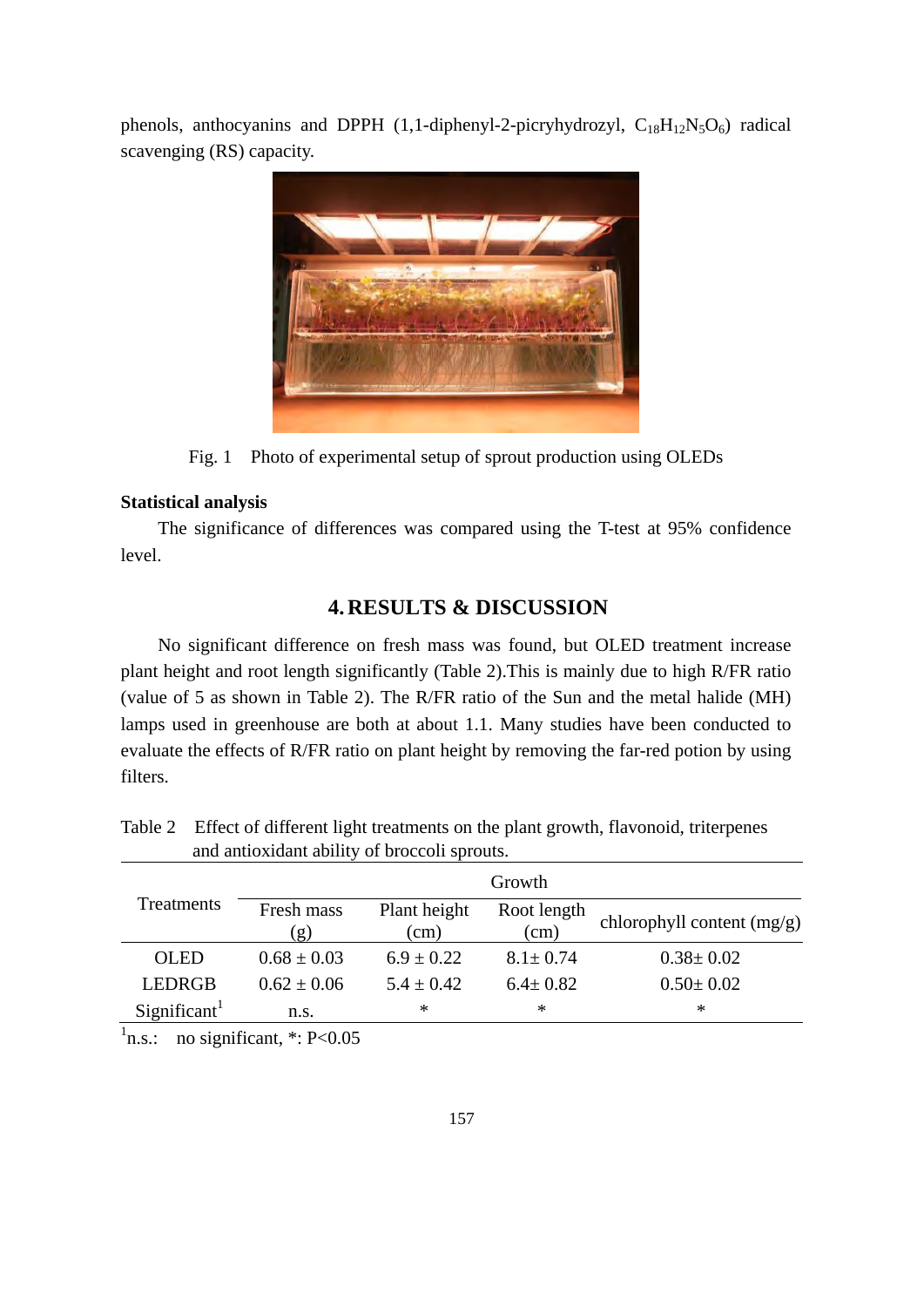Using traditional fluorescent lamp as light source, the R/FR ratio is quite low, the plant not only elongated but also looks pale (reduction of chlorophyll content). However, no difference was found on fresh mass(Shibuya *et al*., 2010).In this study using OLED as light source has similar results as described above. High percentage of far-red light will lead to elongation of plants and pale on leaves.

No significant differences were found on the concentration of total phenols, anthocyaninand lutein among OLED and LED treatments. However, OLED reduce carotenoids content (Table 3). Anthocyanin is a secondary metabolite, mostly present in the cell vacuole. It is a water-soluble antioxidant. With the accumulation of anthocyanin, petals, leaves, seeds of plants, will rendered as blue orpurple (Takeoka *et al*., 1997). Red leaf lettuce irradiated with UV makes a lot of anthocyanin accumulation and the leaf color turns red. OLED treatments can increase anthocyanin content on red cabbage sprout (unpublished).

| Treatments               | Flavonoid        |                                 | Triterpenes | antioxidant<br>ability |              |
|--------------------------|------------------|---------------------------------|-------------|------------------------|--------------|
|                          |                  | total phenols anthocyanin       | carotenoids | lutein $(mg/g)$        | <b>DPPH</b>  |
|                          | (mg/g)           | (mg/g)                          | (mg/g)      |                        | $(\%)$       |
| <b>OLED</b>              | $50.15 \pm 9.5$  | $0.58 \pm 0.22$ $2.69 \pm 0.20$ |             | $2.51 \pm 0.21$        | $86 \pm 2.0$ |
| <b>LEDRGB</b>            | $53.41 \pm 5.71$ | $0.76 \pm 0.16$ $3.34 \pm 0.19$ |             | $3.06 \pm 0.21$        | $80 \pm 3.0$ |
| Significant <sup>1</sup> | n.s.             | n.s                             | *           | ∗                      | $\ast$       |

Table 3 Effect of different light treatments on the flavonoid, triterpenes and antioxidant ability of broccoli sprouts.

 $\textsuperscript{1}$ n.s.: no significant, \*: P<0.05

DPPH, a stable radical, with absorption peak at 510 nm, can be used to quantitatively determine the radical scavenging (RS) capacity of antioxidants. This study showed that the broccoli sprouts produced using OLED as light source can have significantly high DPPH RS capability. Similar result was found on other crop in previous study (unpublished). The mechanism behinds this is still unclear

#### **5. CONCLUSIONS**

This study demonstrates that OLED can be used to grow broccoli sprout. Compare with LED, OLED treatment increase DPPH radical scavenging capacity are prefer features for healthy diet.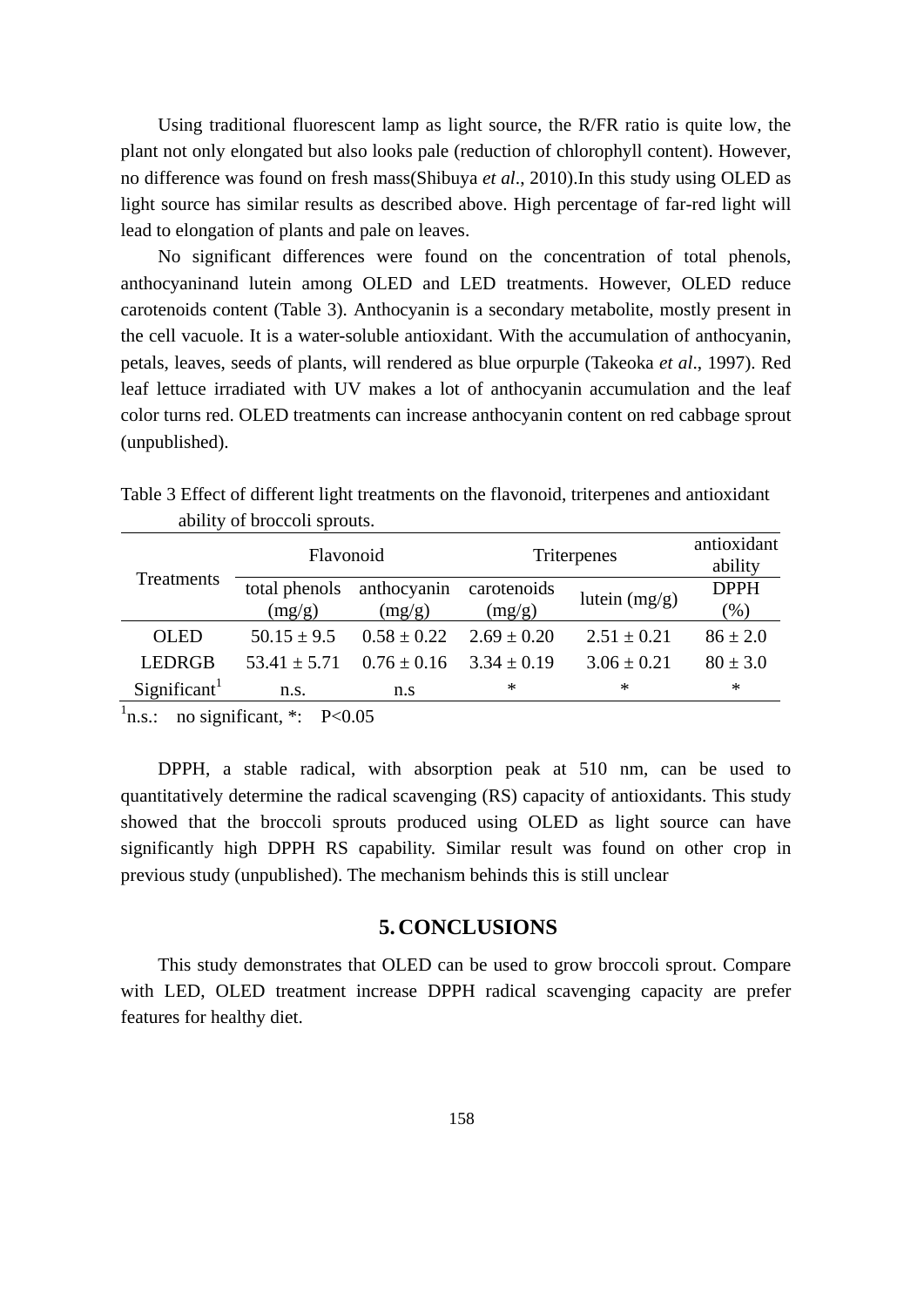# **6. Literature cited**

- 1. Cevallos-Casals, B.A., andL. Cisneros-Zevallos. 2010. Impact of germination on phenolic content and antioxidant activity of 13 edible seed species. Food Chemistry 119:1485-1490.
- 2. D'Andrade, B.W. andJ.J.Brown.2006. Organic light-emitting device luminaire for illumination applications. Applied physics letters 88:192908.
- 3. Dinkova-Kostova, A.T., S.N. Jenkins, J.W. Fahey, L.S.Ye, L.K.Wehage, T. K. Liby, K. K. Stephenson, L. Wade, and P. Talalay. 2006. Protection against UV-light-induced skin carcinogenesis in SKH-1 high-risk mice by sulforaphane-containing broccoli sprout extracts. Cancer Letters (240):243-252.
- 4. Duggal, A.R.,J.Shiang,C.M.Heller, andD.F. Foust.2002. Organic light-emitting devices for illumination quality white light. Applied physics letters 80:3470-3472.
- 5. Evans, W.B., andM.McMahon.2002. Use of far-red light filtering film during transplant production reduces tomato seedling height and may influence subsequent fruit yield. Acta Horticulturae 631:125-128.
- 6. Kim, H.H., G. D. Goins, R. M. Wheeler, and J.C. Sager.2004. Green-light supplementation for enhanced lettuce growth under red-and blue-light-emitting diodes. Hort Science 39:1617-1622
- 7. Maeda, T.,K.Maekawa, M. Toda, C. Ohshima, H. Kakuta, T. Suzuki, and K. Oosawa. 2008. Effects of the combination of different wavelengths of additional light supplement on growth and polyphenol contents of broccoli sprouts grown in indoor production system. Shokubutsu Kankyo Kogaku 20:83-89.
- 8. Maeda, T., H. Kakuta, C. Oshima, K. Maekawa, T. Suzuki, and K. Oosawa. 2006. Additional light supply enhanced polyphenol content and antioxidative capacity of broccoli and red cabbage sprouts grown in an indoor production system. Journal of Society of High Technology in Agriculture 18:35-41.
- 9. Márton, M., Z. Mándoki, Z. Csapó-Kiss, and J. Csapó. 2010. The role of sprouts in human nutrition. A review. Acta Univ. Sapientiae 3: 81-117.
- 10. Rajapakse, N.C. and S. Li.2002. Exclusion of far red light by photoselective greenhouse films reduces height of vegetable seedlings. Acta Horticulturae 631:193-199.
- 11. Reineke, S., F. Lindner, G. Schwartz, N. Seidler, K. Walzer, B. Lüssem, andK.Leo.2009. White organic light-emitting diodes with fluorescent tube efficiency. Nature 459:234-238.
- 12. Rex M., M. F. Paulette, M. M. Christine, D. P. Joseph, T. Li, S. M. John, L. Carolyn, W. Paula, W. F. Jed, D. Warren, and Z. Yuesheng. 2008. Inhibition of Urinary